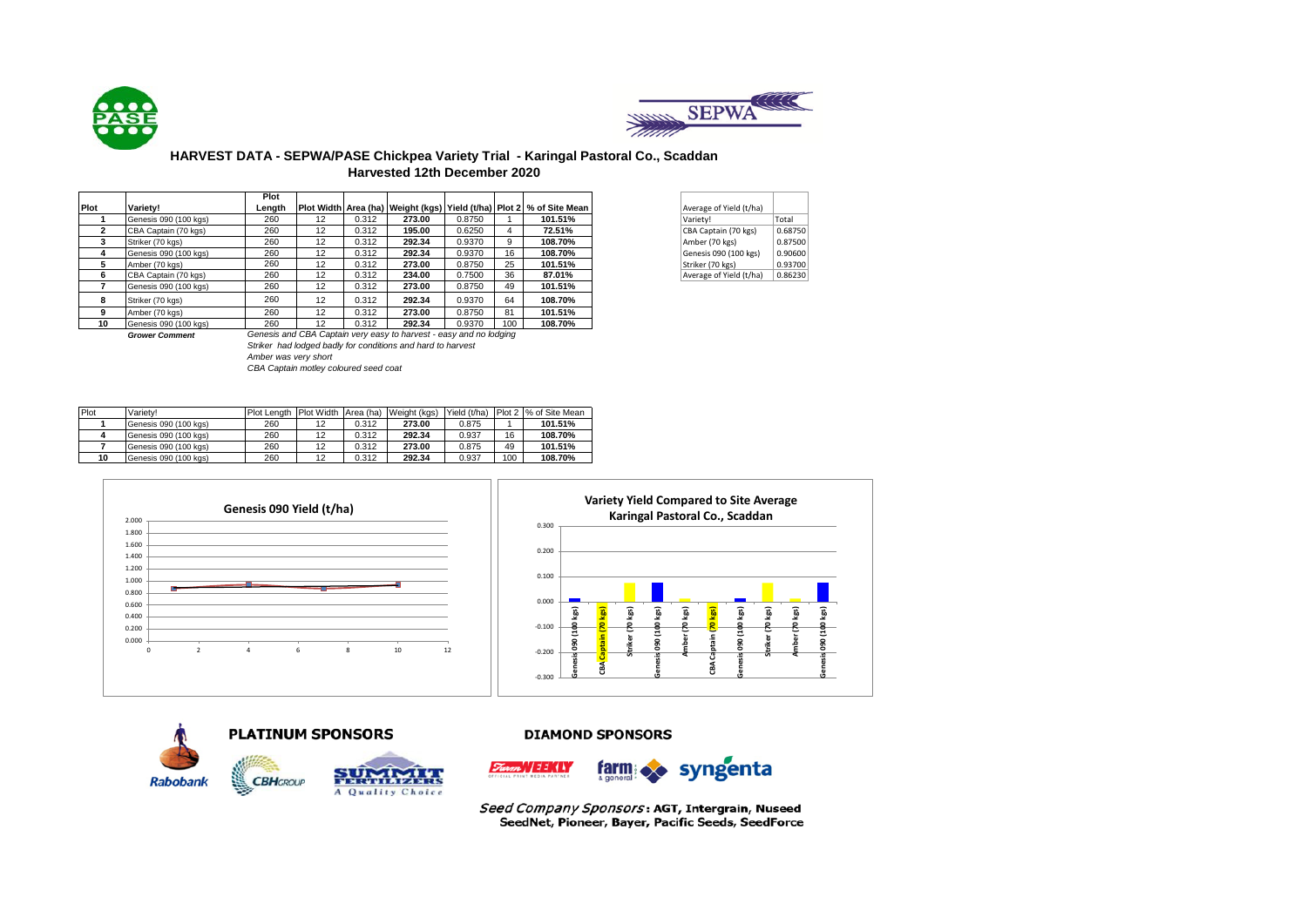





*Grower Comment*

| Plot           | Varietv!              | Yield (t/ha) | % of Site Mean |
|----------------|-----------------------|--------------|----------------|
|                | Genesis 090 (100 kgs) | 0.875        | 102%           |
| $\overline{2}$ | CBA Captain (70 kgs)  | 0.625        | 73%            |
| 3              | Striker (70 kgs)      | 0.937        | 109%           |
| 4              | Genesis 090 (100 kgs) | 0.937        | 109%           |
| 5              | Amber (70 kgs)        | 0.875        | 102%           |
| 6              | CBA Captain (70 kgs)  | 0.750        | 87%            |
|                | Genesis 090 (100 kgs) | 0.875        | 102%           |
| 8              | Striker (70 kgs)      | 0.937        | 109%           |
| 9              | Amber (70 kgs)        | 0.875        | 102%           |
| 10             | Genesis 090 (100 kgs) | 0.937        | 109%           |

|                          | <b>Site Details</b>        |
|--------------------------|----------------------------|
| <b>Soil Description:</b> | Sand over Clav Duplex      |
| Date Sown:               | Wednesday, 13 May 2020     |
| <b>Date Harvested</b>    | Saturday, 12 December 2020 |
|                          |                            |

**Date Harveste Seeding Rate:** Various

|           |           |                          | Site Mean (t/ha)                | 0.862 |
|-----------|-----------|--------------------------|---------------------------------|-------|
| Width (m) | Area (m2) | <b>Conversion Factor</b> | Probabilitv                     | 0.004 |
|           |           |                          | Least significant difference 5% | 0.093 |
|           | 0.31      | 3.21                     | CV %                            | ا، ت  |
|           |           | <b>Plot Dimensions</b>   |                                 |       |

**CBH**GROUP





A Quality Choice

# waxa  $1.77$



**Site Mean (t/ha)** 0.862<br> **Probability** 0.004

**Statistical Analysis** 

Genesis and CBA Captain very easy to harvest - easy and no lodging Striker had lodged badly for conditions and hard to harvest

Amber was very short 5 Amber (70 kgs) 0.875 102% *CBA Captain motley coloured seed coat*

Seed Company Sponsors: AGT, Intergrain, Nuseed SeedNet, Pioneer, Bayer, Pacific Seeds, SeedForce

**DIAMOND SPONSORS**